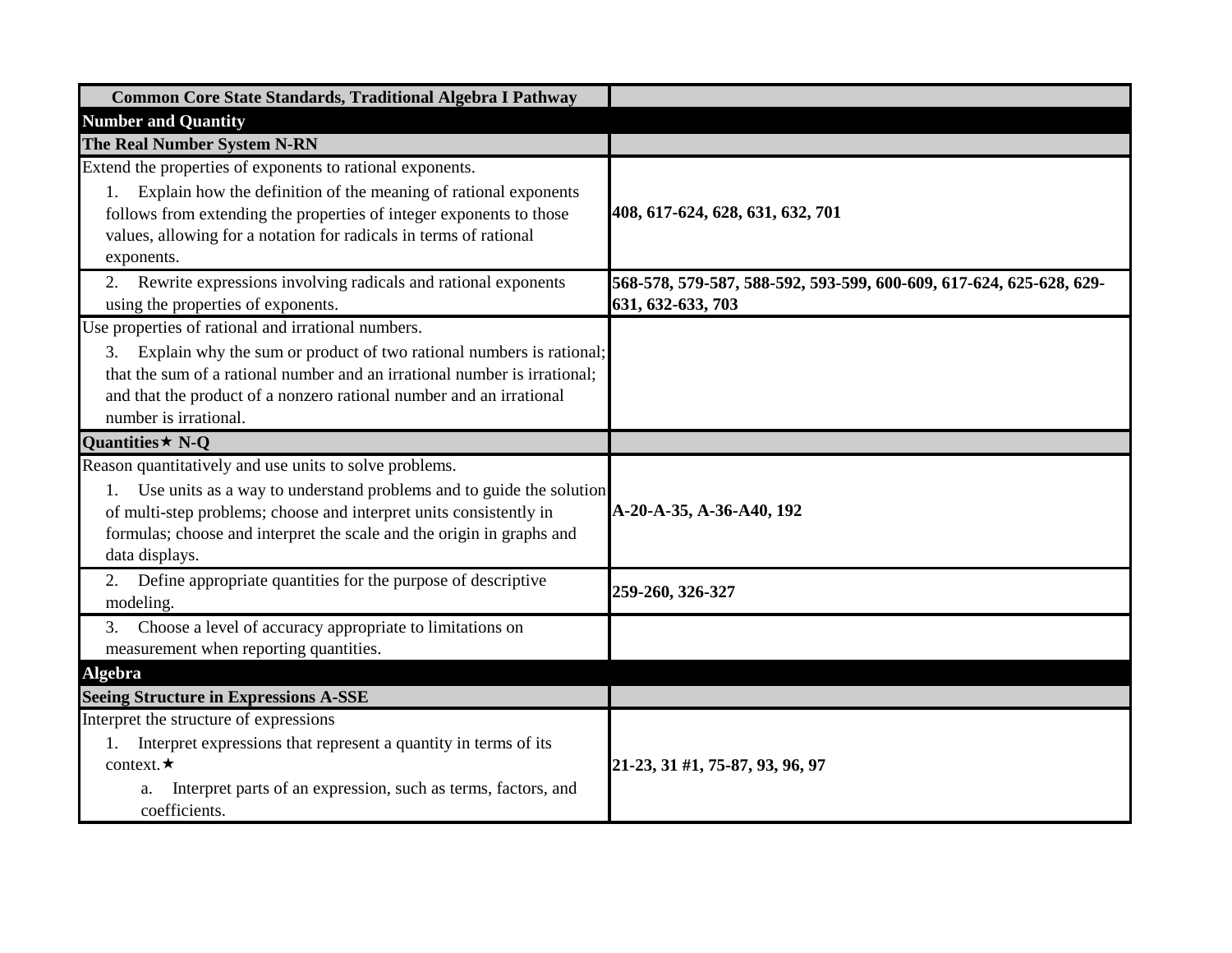| Interpret complicated expressions by viewing one or more of<br>$\mathbf{b}$ .<br>their parts as a single entity.                                                                                                                                                                                              | 21-23, 31 #1, 75-87, 93, 96, 97                                                                    |
|---------------------------------------------------------------------------------------------------------------------------------------------------------------------------------------------------------------------------------------------------------------------------------------------------------------|----------------------------------------------------------------------------------------------------|
| Use the structure of an expression to identify ways to rewrite it.<br>2.                                                                                                                                                                                                                                      | 75-87, 93, 96, 97, 191-192                                                                         |
| Write expressions in equivalent forms to solve problems.<br>Choose and produce an equivalent form of an expression to reveal<br>3.<br>and explain properties of the quantity represented by the expression. $\star$<br>Factor a quadratic expression to reveal the zeros of the<br>a.<br>function it defines. | 410-419, 420-425, 426-434, 435-441, 442-448, 449-454, 455-456, 471,<br>472-4747, 477-478, 479, 480 |
| Complete the square in a quadratic expression to reveal the<br>b.<br>maximum or minimum value of the function it defines.                                                                                                                                                                                     | 642-647, 693, 696, 699, 703                                                                        |
| Use the properties of exponents to transform expressions for<br>$c_{\cdot}$<br>exponential functions.                                                                                                                                                                                                         | 340-349, 350-364, 400-401, 404, 406, 408, 565, 701                                                 |
| <b>Arithmetic with Polynomials and Rational Expressions A-APR</b>                                                                                                                                                                                                                                             |                                                                                                    |
| Perform arithmetic operations on polynomials.<br>Understand that polynomials form a system analogous to the<br>1.<br>integers, namely, they are closed under the operations of addition,<br>subtraction, and multiplication; add, subtract, and multiply polynomials.                                         | 371-380, 381-389, 390-398, 402-403, 405-406, 407, 408, 480, 565, 701                               |
| Creating Equations ★ A-CED                                                                                                                                                                                                                                                                                    |                                                                                                    |
| Create equations that describe numbers or relationships.<br>Create equations and inequalities in one variable and use them to<br>1.<br>solve problems.                                                                                                                                                        | 100-111, 112-120, 121-127, 128-138, 165-180, 181-186, 187-190, 191,<br>192, 272, 337, 407, 701     |
| 2. Create equations in two or more variables to represent relationships<br>between quantities; graph equations on coordinate axes with labels and<br>scales.                                                                                                                                                  | 203-217, 218-231, 232-242, 243-250, 251-259, 261-264, 266-269, 270-<br>271, 272, 338               |
| Represent constraints by equations or inequalities, and by systems<br>3.<br>of equations and/or inequalities, and interpret solutions as viable or<br>nonviable options in a modeling context.                                                                                                                | 274-283, 284-293, 294-304, 305-314, 315-326, 328-332, 333-335, 336-<br>337, 338, 507, 565          |
| Rearrange formulas to highlight a quantity of interest, using the<br>4.<br>same reasoning as in solving equations.                                                                                                                                                                                            | 146-148, 153, 185, 188, 190, 272, 337, 480, 701                                                    |
| <b>Reasoning with Equations and Inequalities A-REI</b>                                                                                                                                                                                                                                                        |                                                                                                    |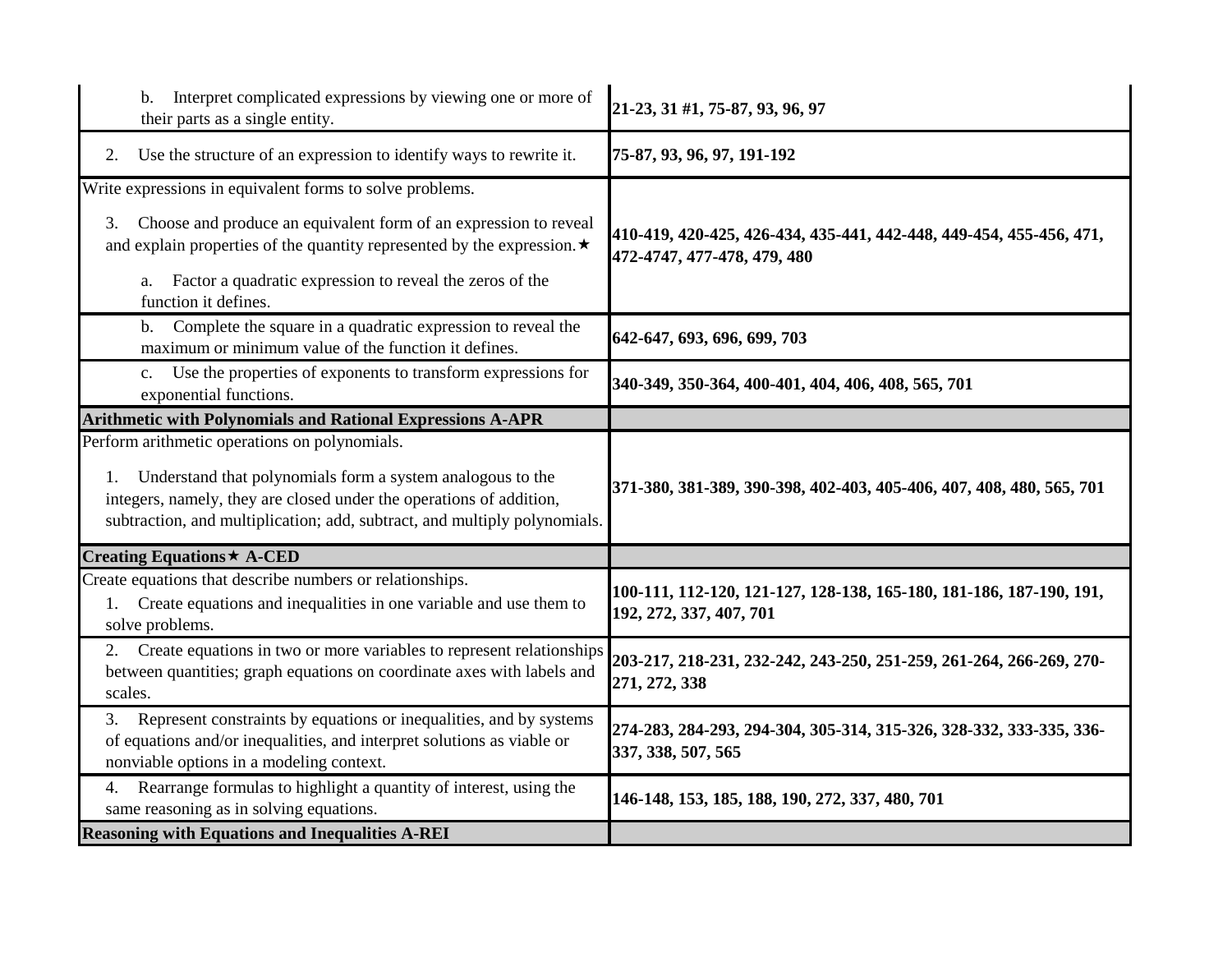| Understand solving equations as a process of reasoning and explain the<br>reasoning.<br>Explain each step in solving a simple equation as following from<br>1.<br>the equality of numbers asserted at the previous step, starting from the<br>assumption that the original equation has a solution. Construct a viable<br>argument to justify a solution method. | 100-111, 112-120, 121-127, 128-138, 165-180, 181-186, 187-190, 191,<br>192                                  |
|------------------------------------------------------------------------------------------------------------------------------------------------------------------------------------------------------------------------------------------------------------------------------------------------------------------------------------------------------------------|-------------------------------------------------------------------------------------------------------------|
| Solve equations and inequalities in one variable.<br>Solve linear equations and inequalities in one variable, including<br>3.<br>equations with coefficients represented by letters.                                                                                                                                                                             | 100-111, 112-120, 121-127, 128-138, 165-180, 181-186, 187-190, 191,<br>192, 272, 337, 407, 701              |
| Solve quadratic equations in one variable.<br>4.<br>Use the method of completing the square to transform any<br>a.<br>quadratic equation in x into an equation of the form $(x - p)^2 = q$<br>that has the same solutions. Derive the quadratic formula from this<br>form.                                                                                       | 642-647, 648, 693, 696, 699, 703                                                                            |
| Solve quadratic equations by inspection (e.g., for $x^2 = 49$ ),<br>b.<br>taking square roots, completing the square, the quadratic formula<br>and factoring, as appropriate to the initial form of the equation.<br>Recognize when the quadratic formula gives complex solutions and<br>write them as $a \pm bi$ for real numbers a and b.                      | 456-463, 475, 478, 479, 636-641, 642-647, 648-656, 692-693, 696, 699,<br>703                                |
| Solve systems of equations.<br>5. Prove that, given a system of two equations in two variables,<br>replacing one equation by the sum of that equation and a multiple of the<br>other produces a system with the same solutions.                                                                                                                                  | 274-283, 284-293, 294-304, 305-314, 329-330, 334, 336                                                       |
| Solve systems of linear equations exactly and approximately (e.g.,<br>6.<br>with graphs), focusing on pairs of linear equations in two variables.                                                                                                                                                                                                                | 274-283, 284-293, 294-304, 305-314, 329-330, 334, 336                                                       |
| Solve a simple system consisting of a linear equation and a<br>7.<br>quadratic equation in two variables algebraically and graphically.                                                                                                                                                                                                                          |                                                                                                             |
| Represent and solve equations and inequalities graphically.<br>10. Understand that the graph of an equation in two variables is the set<br>of all its solutions plotted in the coordinate plane, often forming a curve<br>(which could be a line).                                                                                                               | 203-217, 218-231, 232-242, 243-250, 251-259, 261-264, 266-269, 270-<br>271, 272, 666-676, 694-695, 698, 700 |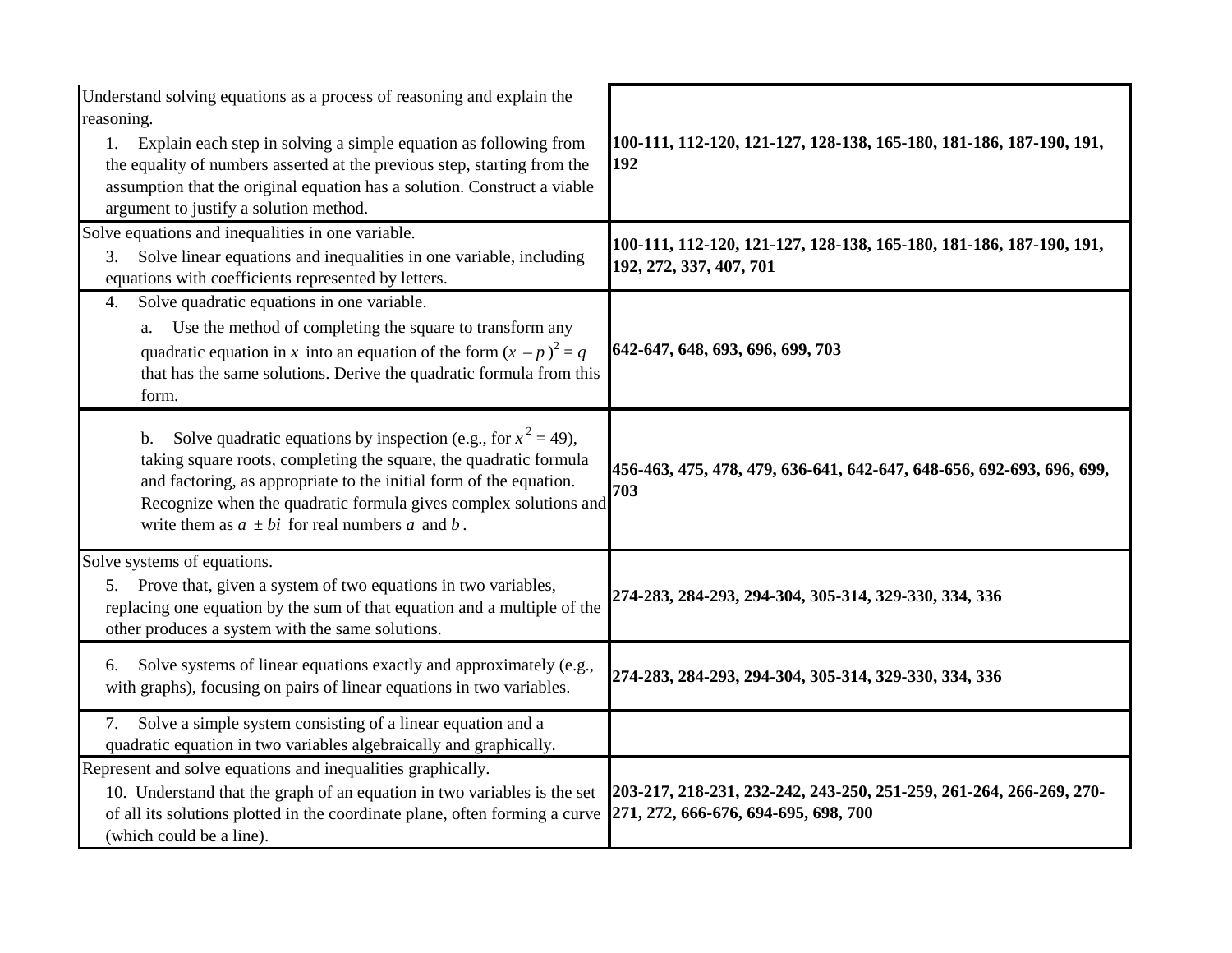| 11. Explain why the $x$ -coordinates of the points where the graphs of the<br>equations $y = f(x)$ and $y = g(x)$ intersect are the solutions of the<br>equation $f(x) = g(x)$ ; find the solutions approximately, e.g., using<br>technology to graph the functions, make tables of values, or find<br>successive approximations. Include cases where $f(x)$ and/or $g(x)$ are<br>linear, polynomial, rational, absolute value, exponential, and logarithmic<br>functions. $\star$ | 274-283, 329-330, 334, 336  |
|------------------------------------------------------------------------------------------------------------------------------------------------------------------------------------------------------------------------------------------------------------------------------------------------------------------------------------------------------------------------------------------------------------------------------------------------------------------------------------|-----------------------------|
| 12. Graph the solutions to a linear inequality in two variables as a<br>halfplane (excluding the boundary in the case of a strict inequality), and<br>graph the solution set to a system of linear inequalities in two variables<br>as the intersection of the corresponding half-planes.                                                                                                                                                                                          | 314-326, 332, 335, 337, 338 |
| <b>Functions</b>                                                                                                                                                                                                                                                                                                                                                                                                                                                                   |                             |
| <b>Interpreting Functions F-IF</b>                                                                                                                                                                                                                                                                                                                                                                                                                                                 |                             |
| Understand the concept of a function and use function notation.<br>Understand that a function from one set (called the domain) to<br>1.<br>another set (called the range) assigns to each element of the domain<br>exactly one element of the range. If $f$ is a function and $x$ is an element<br>of its domain, then $f(x)$ denotes the output of f corresponding to the<br>input x. The graph of f is the graph of the equation $y = f(x)$ .                                    | 677-690, 695, 698, 700, 703 |
| 2. Use function notation, evaluate functions for inputs in their<br>domains, and interpret statements that use function notation in terms of<br>a context.                                                                                                                                                                                                                                                                                                                         | 677-690, 695, 698, 700, 703 |
| Recognize that sequences are functions, sometimes defined<br>3.<br>recursively, whose domain is a subset of the integers.                                                                                                                                                                                                                                                                                                                                                          |                             |
| Interpret functions that arise in applications in terms of the context.<br>For a function that models a relationship between two quantities,<br>4.<br>interpret key features of graphs and tables in terms of the quantities, and 685, 690-691, 699, 700, 703<br>sketch graphs showing key features given a verbal description of the<br>relationship. $\star$                                                                                                                     |                             |
| Relate the domain of a function to its graph and, where applicable,<br>5.<br>to the quantitative relationship it describes.                                                                                                                                                                                                                                                                                                                                                        | 677-690, 695, 698, 700, 703 |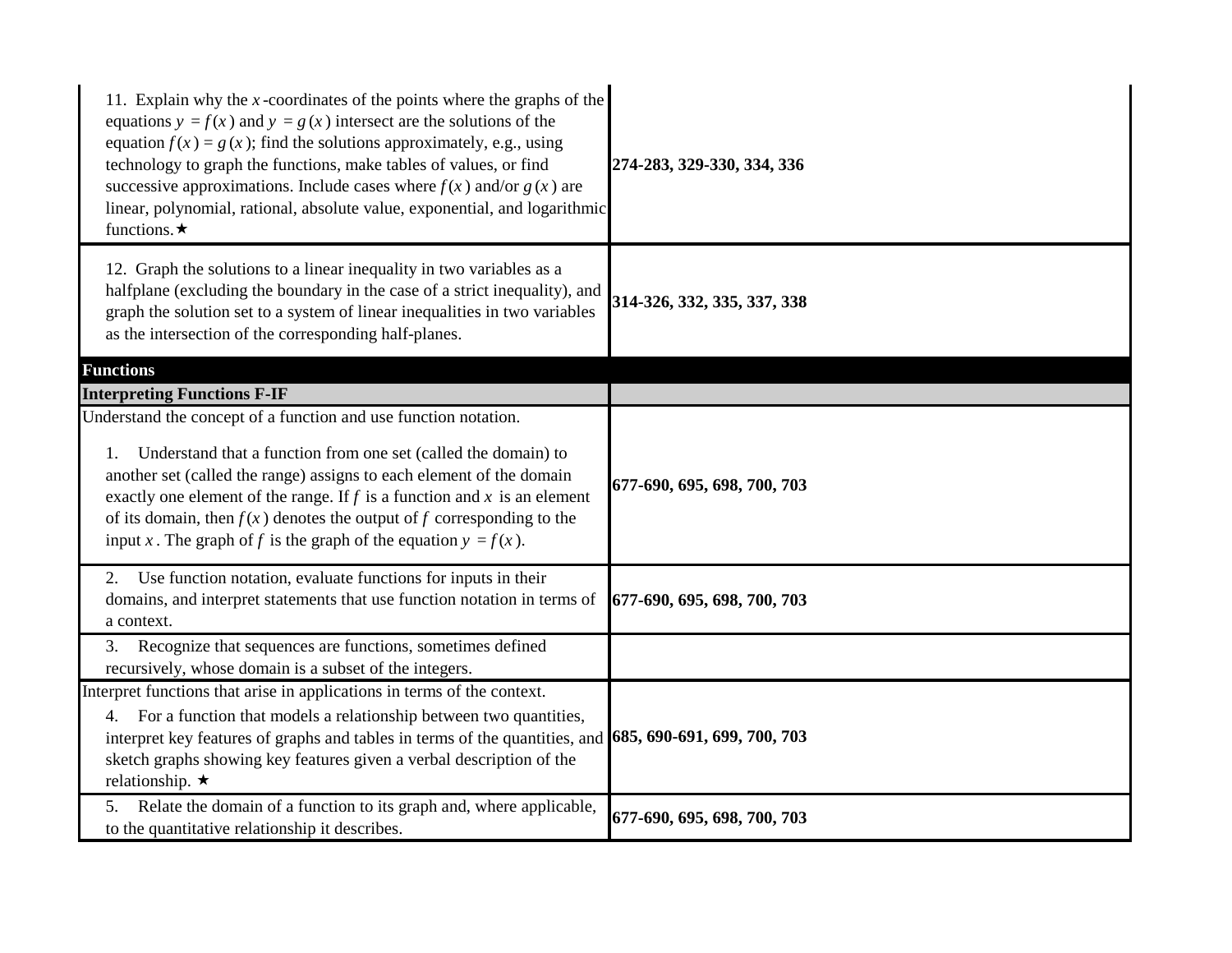| Calculate and interpret the average rate of change of a function<br>6.<br>(presented symbolically or as a table) over a specified interval. Estimate 224-225, 229-230, 267, 270<br>the rate of change from a graph. $\star$                                                                                                                            |                                                                                                                       |
|--------------------------------------------------------------------------------------------------------------------------------------------------------------------------------------------------------------------------------------------------------------------------------------------------------------------------------------------------------|-----------------------------------------------------------------------------------------------------------------------|
| Analyze functions using different representations.<br>Graph functions expressed symbolically and show key features of<br>7.<br>the graph, by hand in simple cases and using technology for more<br>complicated cases.★<br>Graph linear and quadratic functions and show intercepts,<br>a.<br>maxima, and minima.                                       | 203-217, 218-231, 232-242, 243-250, 251-259, 261-264, 266-269, 270-<br>271, 272, 666-676, 677-690, 695, 698, 700, 703 |
| Graph square root, cube root, and piecewise-defined functions,<br>b.<br>including step functions and absolute value functions.                                                                                                                                                                                                                         |                                                                                                                       |
| e. Graph exponential and logarithmic functions, showing intercepts and<br>end behavior, and trigonometric functions, showing period, midline, and<br>amplitude.                                                                                                                                                                                        |                                                                                                                       |
| Write a function defined by an expression in different but<br>8.<br>equivalent forms to reveal and explain different properties of the<br>function.<br>Use the process of factoring and completing the square in a<br>a.<br>quadratic function to show zeros, extreme values, and symmetry of<br>the graph, and interpret these in terms of a context. | 456-463, 475, 478, 479, 636-641, 642-647, 648-656, 692-693, 696, 699,<br>703                                          |
| Use the properties of exponents to interpret expressions for<br>$b_{-}$<br>exponential functions.                                                                                                                                                                                                                                                      | 340-349, 350-364, 400-401, 404, 406, 617-624, 625-628, 629-631, 632-<br>633, 703                                      |
| Compare properties of two functions each represented in a different<br>9.<br>way (algebraically, graphically, numerically in tables, or by verbal<br>descriptions).                                                                                                                                                                                    | 677-690, 695, 698, 700, 703                                                                                           |
| <b>Building Functions F-BF</b>                                                                                                                                                                                                                                                                                                                         |                                                                                                                       |
| Build a function that models a relationship between two quantities.<br>Write a function that describes a relationship between two<br>1.<br>quantities. $\star$<br>Determine an explicit expression, a recursive process, or steps<br>a.<br>for calculation from a context.                                                                             | 677-690, 695, 698, 700, 703                                                                                           |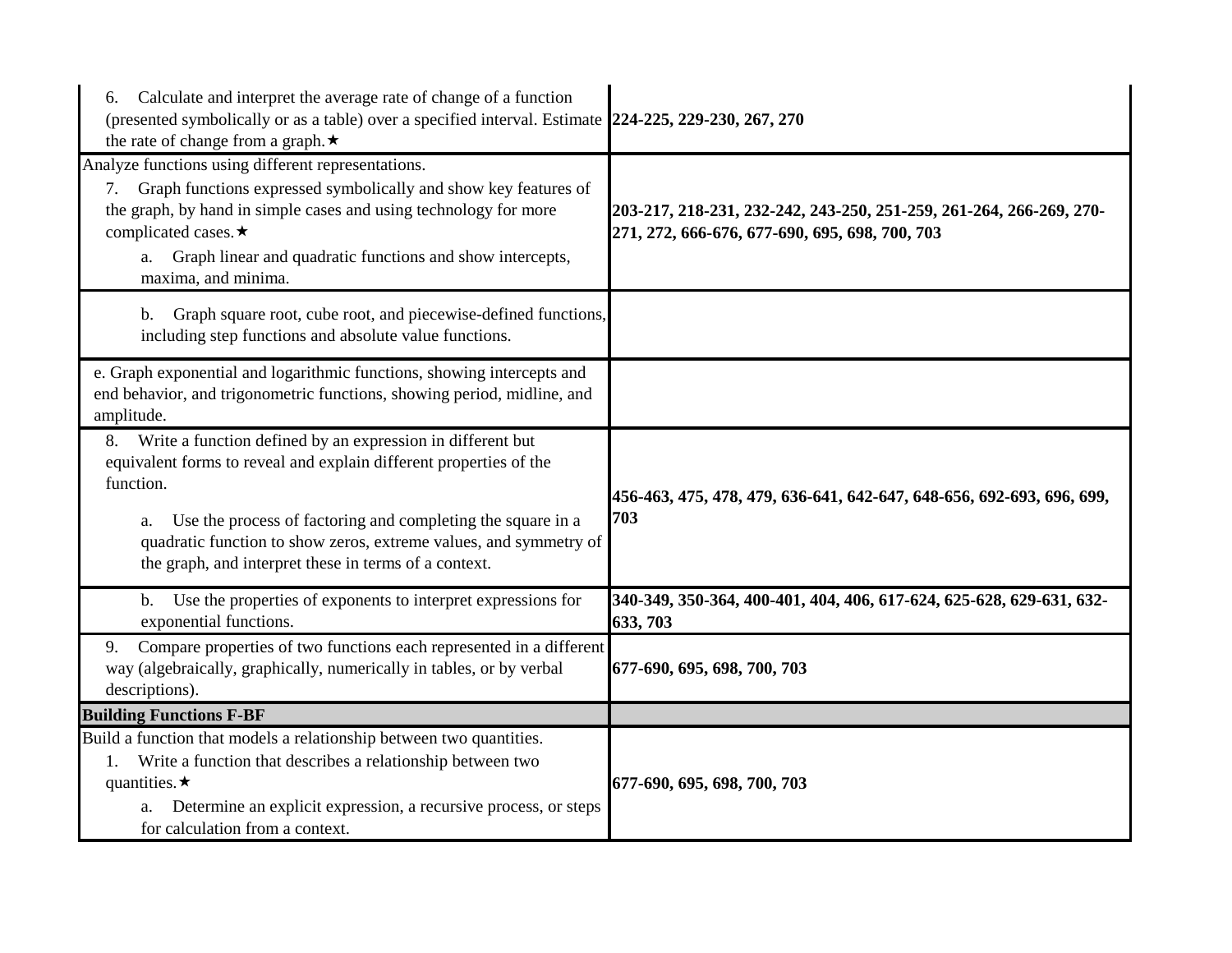| Combine standard function types using arithmetic operations.                                                                                                                                                                                                                                                                |                                              |
|-----------------------------------------------------------------------------------------------------------------------------------------------------------------------------------------------------------------------------------------------------------------------------------------------------------------------------|----------------------------------------------|
| Write arithmetic and geometric sequences both recursively and<br>2.<br>with an explicit formula, use them to model situations, and translate<br>between the two forms. $\star$                                                                                                                                              |                                              |
| Build new functions from existing functions.                                                                                                                                                                                                                                                                                |                                              |
| Identify the effect on the graph of replacing $f(x)$ by $f(x) + k$ , k<br>3.<br>$f(x)$ , $f(kx)$ , and $f(x + k)$ for specific values of k (both positive and<br>negative); find the value of $k$ given the graphs. Experiment with cases<br>and illustrate an explanation of the effects on the graph using<br>technology. |                                              |
| 4. Find inverse functions.                                                                                                                                                                                                                                                                                                  |                                              |
| a. Solve an equation of the form $f(x) = c$ for a simple function f that has<br>an inverse and write an expression for the inverse.                                                                                                                                                                                         |                                              |
| Linear, Quadratic, and Exponential Models F-LE                                                                                                                                                                                                                                                                              |                                              |
| Construct and compare linear, quadratic, and exponential models and solve<br>problems.                                                                                                                                                                                                                                      |                                              |
| Distinguish between situations that can be modeled with linear<br>1.<br>functions and with exponential functions.<br>Prove that linear functions grow by equal differences over<br>a.<br>equal intervals, and that exponential functions grow by equal                                                                      | 251-258, 259-260, 264, 268-269, 271, 326-327 |
| factors over equal intervals.<br>Recognize situations in which one quantity changes at a<br>$\mathbf b$ .<br>constant rate per unit interval relative to another.                                                                                                                                                           | 224-225, 229-230, 267, 270                   |
| Recognize situations in which a quantity grows or decays by a<br>c.<br>constant percent rate per unit interval relative to another.                                                                                                                                                                                         |                                              |
| Construct linear and exponential functions, including arithmetic<br>2.<br>and geometric sequences, given a graph, a description of a relationship,<br>or two input-output pairs (include reading these from a table).                                                                                                       |                                              |
| Observe using graphs and tables that a quantity increasing<br>3.<br>exponentially eventually exceeds a quantity increasing linearly,<br>quadratically, or (more generally) as a polynomial function.                                                                                                                        |                                              |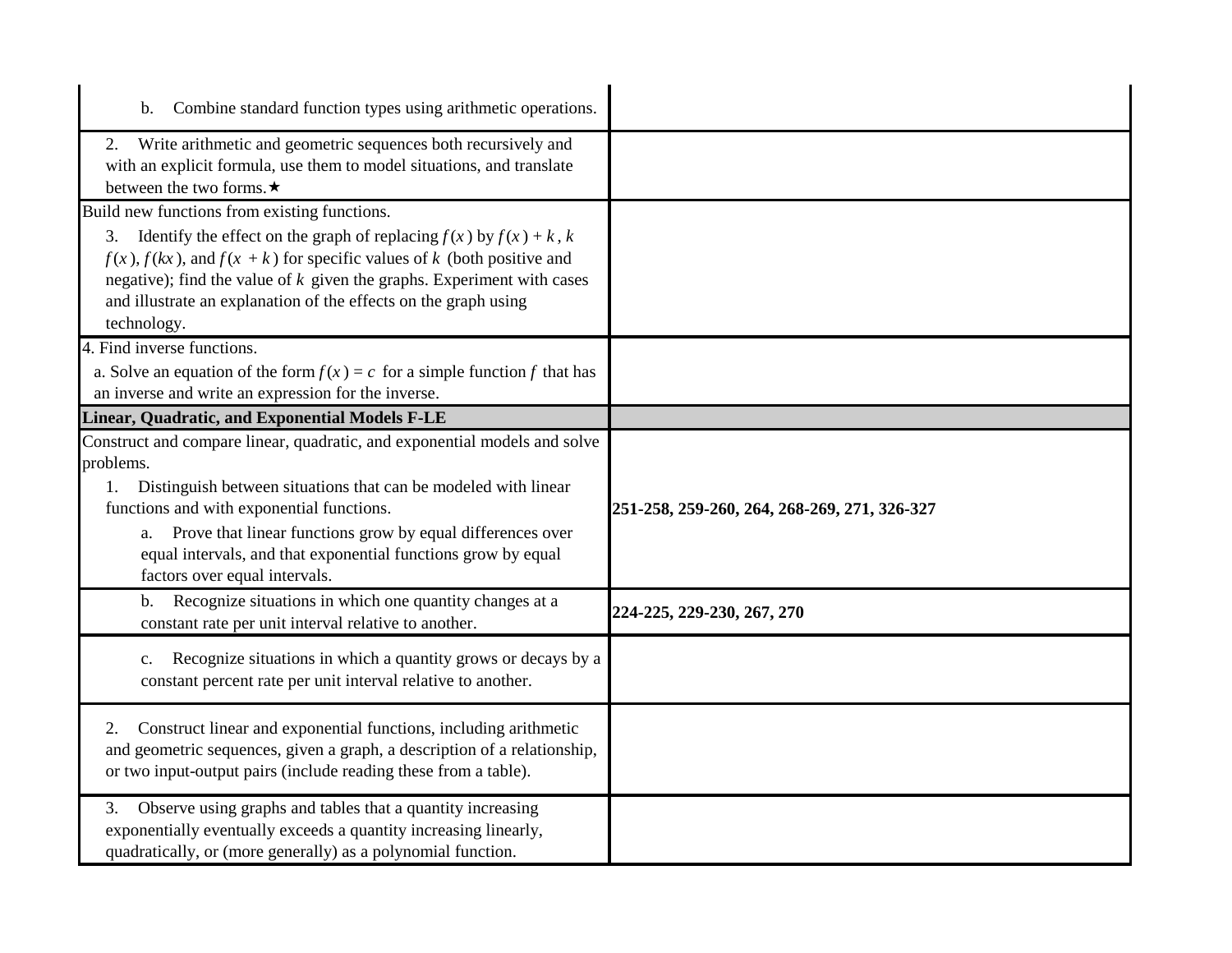| Interpret expressions for functions in terms of the situation they model.                                                                                                                                                                                                      |                                              |
|--------------------------------------------------------------------------------------------------------------------------------------------------------------------------------------------------------------------------------------------------------------------------------|----------------------------------------------|
| Interpret the parameters in a linear or exponential function in terms<br>5.                                                                                                                                                                                                    | 251-258, 259-260, 264, 268-269, 271, 326-327 |
| of a context.                                                                                                                                                                                                                                                                  |                                              |
| <b>Statistics and Probability</b>                                                                                                                                                                                                                                              |                                              |
| <b>Interpreting Categorical and Quantitative Data S-ID</b>                                                                                                                                                                                                                     |                                              |
| Summarize, represent, and interpret data on a single count or measurement                                                                                                                                                                                                      |                                              |
| variable.                                                                                                                                                                                                                                                                      |                                              |
| Represent data with plots on the real number line (dot plots,<br>histograms, and box plots).                                                                                                                                                                                   |                                              |
| Use statistics appropriate to the shape of the data distribution to<br>2.<br>compare center (median, mean) and spread (interquartile range, standard A-10-A-19, 624<br>deviation) of two or more different data sets.                                                          |                                              |
| Interpret differences in shape, center, and spread in the context of<br>3.<br>the data sets, accounting for possible effects of extreme data points<br>(outliers).                                                                                                             | A-10-A-19, 624                               |
| Summarize, represent, and interpret data on two categorical and<br>quantitative variables.                                                                                                                                                                                     |                                              |
| Summarize categorical data for two categories in two-way<br>5.<br>frequency tables. Interpret relative frequencies in the context of the data<br>(including joint, marginal, and conditional relative frequencies).<br>Recognize possible associations and trends in the data. |                                              |
| Represent data on two quantitative variables on a scatter plot, and<br>6.<br>describe how the variables are related.                                                                                                                                                           |                                              |
| Fit a function to the data; use functions fitted to data to solve<br>a.<br>problems in the context of the data. Use given functions or choose<br>a function suggested by the context. Emphasize linear, quadratic,<br>and exponential models.                                  |                                              |
| Informally assess the fit of a function by plotting and<br>b.<br>analyzing residuals.                                                                                                                                                                                          |                                              |
| Fit a linear function for a scatter plot that suggests a linear<br>$c_{\cdot}$<br>association.                                                                                                                                                                                 |                                              |